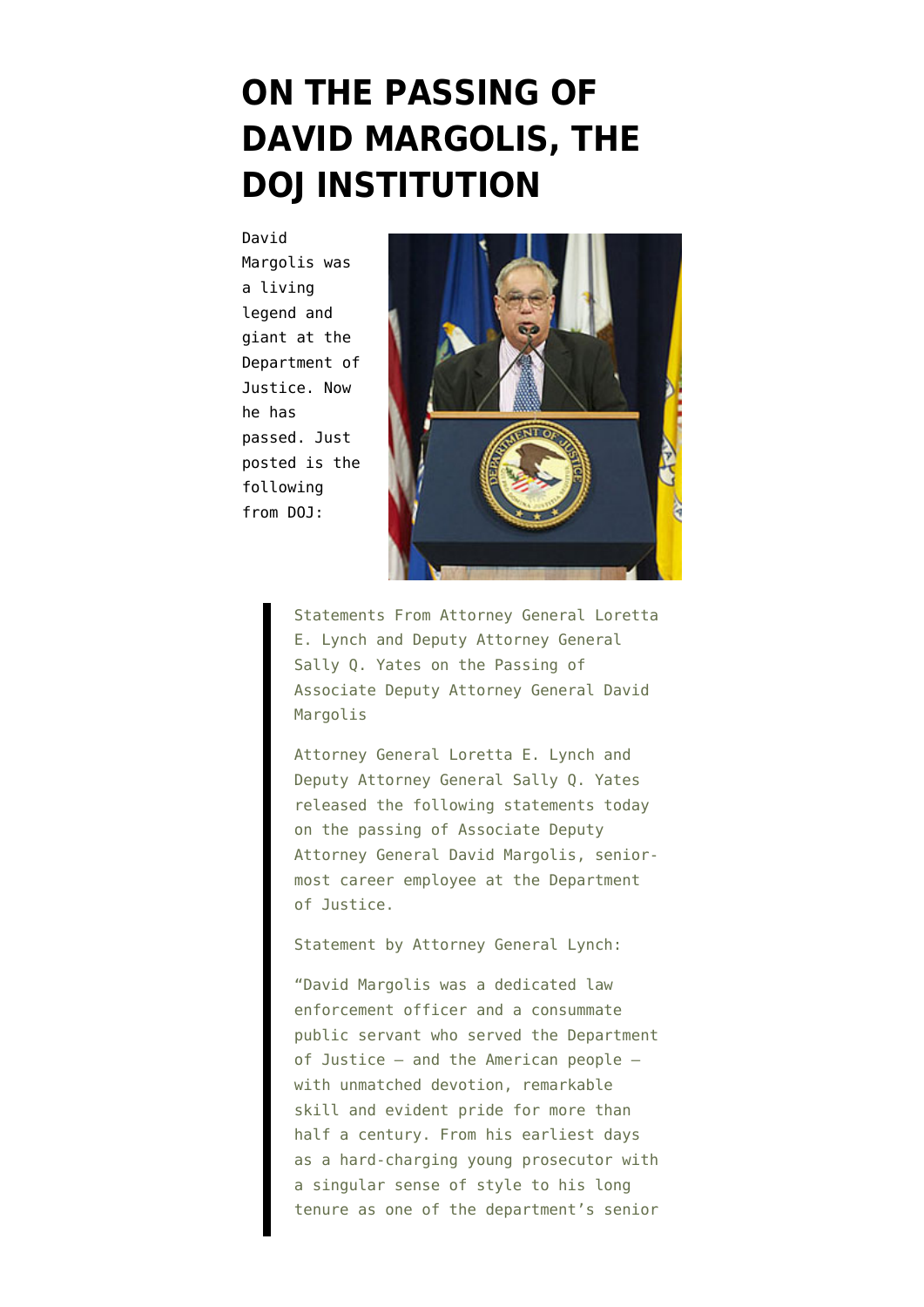leaders, David took on our nation's most pressing issues and navigated our government's most complex challenges. To generations of Justice Department employees, he was a respected colleague, a trusted advisor and most importantly, a beloved friend. We are heartbroken at his loss and he will be deeply missed. My thoughts and prayers are with David's family, his friends and all who loved him."

Statement by Deputy Attorney General Yates:

"David Margolis was the personification of all that is good about the Department of Justice. His dedication to our mission knew no bounds, and his judgment, wisdom and tenacity made him the "go-to" guy for department leaders for over 50 years. David was a good and loyal friend to all of us, and his loss leaves a gaping hole in the department and in our hearts."

I am sure Mr. Margolis was a kind, personable and decent chap to those who knew and worked with him. I can be sure because there have been many voices I know who have related exactly that. He was undoubtedly a good family man and pillar of his community. None of that is hard to believe, indeed, it is easy to believe.

Sally Yates is spot on when she says Margolis' "dedication to our [DOJ] mission knew no bounds". That is not necessarily in a good way though, and Margolis was far from the the "personification of all that is good about the Department of Justice". Mr. Margolis may have been such internally at the Department, but it is far less than clear he is really all that to the public and citizenry the Department is designed to serve. Indeed there is a pretty long record Mr. Margolis consistently not only frustrated accountability for DOJ malfeasance, but was the hand which guided and ingrained the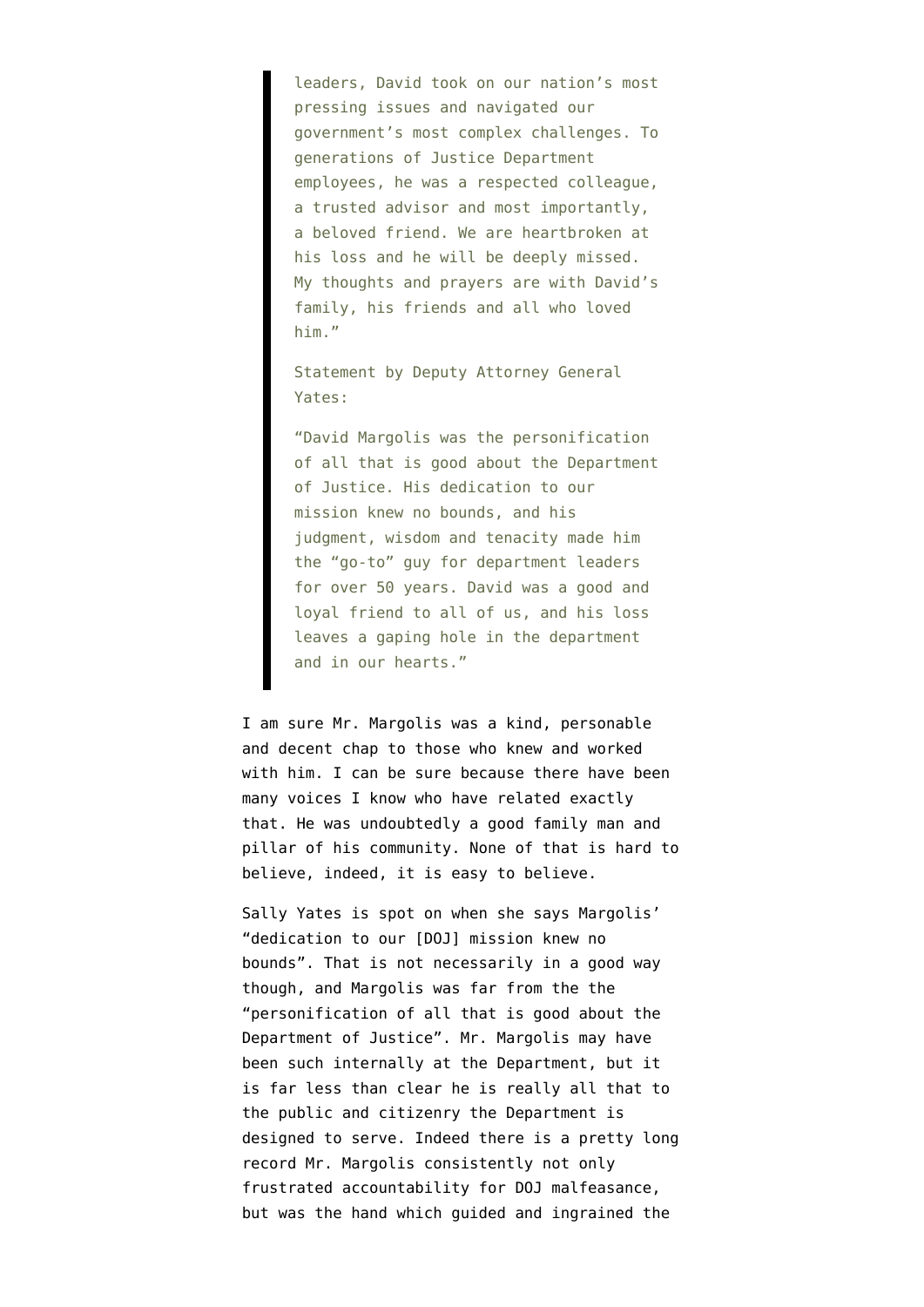craven protection of any and all DOJ attorneys for accountability, no matter how deeply they defiled the arc of justice.

This is no small matter. When DOJ Inspectors General go to Congress to decry the fact that there is an internal protection racket within the Department of Justice shielding even the worst wrongs by Department attorneys, as [IG Glen](https://oig.justice.gov/testimony/0707/final.pdf) [Fine did:](https://oig.justice.gov/testimony/0707/final.pdf)

> Second, the current limitation on the DOJ OIG's jurisdiction prevents the OIG – which by statute operates independent of the agency – from investigating an entire class of misconduct allegations involving DOJ attorneys' actions, and instead assigns this responsibility to OPR, which is not statutorily independent and reports directly to the Attorney General and the Deputy Attorney General. In effect, the limitation on the OIG's jurisdiction creates a conflict of interest and contravenes the rationale for establishing independent Inspectors General throughout the government. It also permits an Attorney General to assign an investigation raising questions about his conduct or the conduct of his senior staff to OPR, an entity reporting to and supervised by the Attorney General and Deputy Attorney General and lacking the insulation and independence guaranteed by the IG Act.

> This concern is not merely hypothetical. Recently, the Attorney General directed OPR to investigate aspects of the removal of U.S. Attorneys. In essence, the Attorney General assigned OPR – an entity that does not have statutory independence and reports directly to the Deputy Attorney General and Attorney General – to investigate a matter involving the Attorney General's and the Deputy Attorney General's conduct. The IG Act created OIGs to avoid this type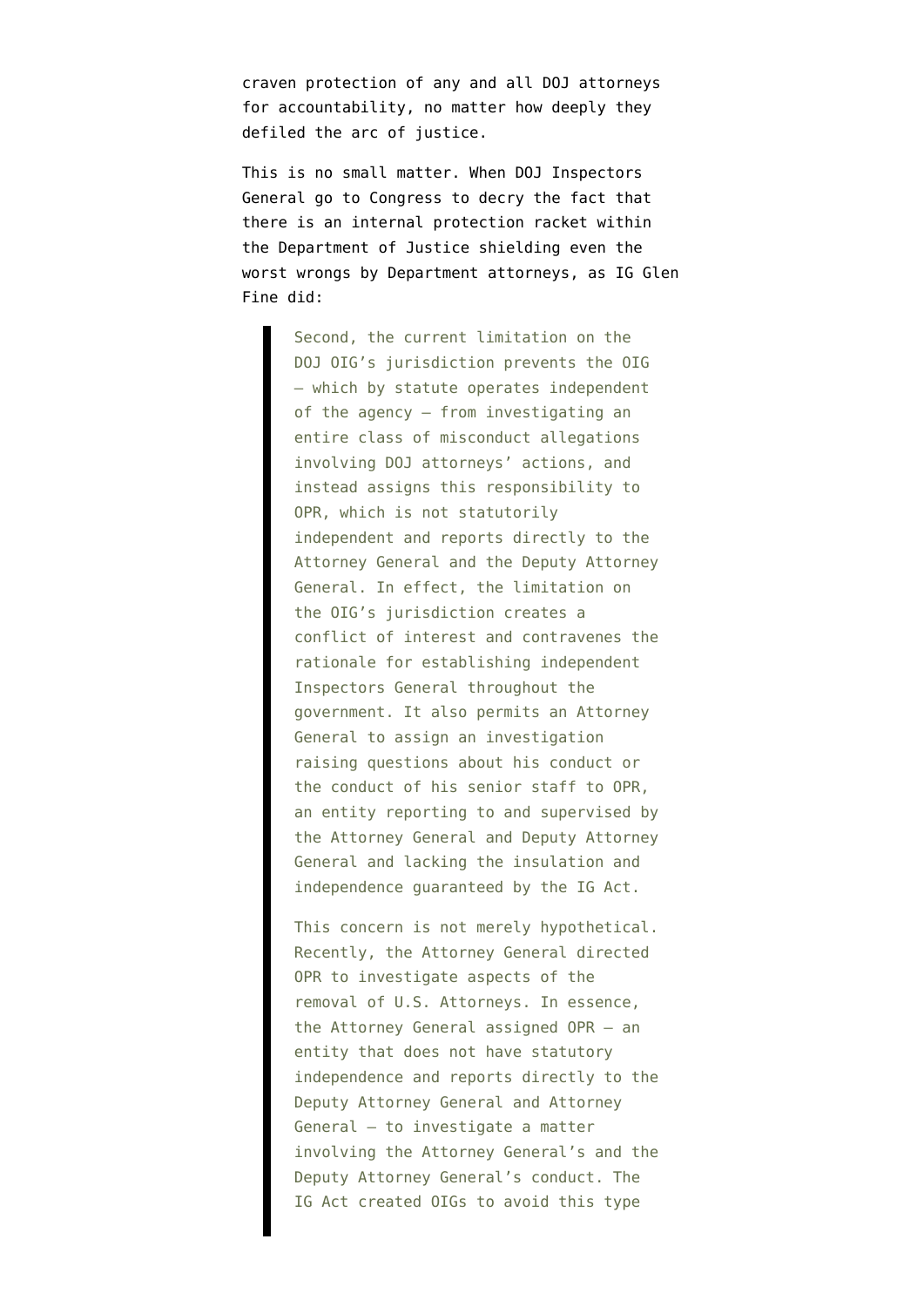of conflict of interest. It created statutorily independent offices to investigate allegations of misconduct throughout the entire agency, including actions of agency leaders. All other federal agencies operate this way, and the DOJ should also.

Third, while the OIG operates transparently, OPR does not. The OIG publicly releases its reports on matters of public interest, with the facts and analysis underlying our conclusions available for review. In contrast, OPR operates in secret. Its reports, even when they examine matters of significant public interest, are not publicly released.

Said fact and heinous lack of accountability for Justice Department attorneys, not just in Washington, but across the country and territories, is largely because of, and jealously ingrained by, David Margolis. What Glen Fine was testifying about is the fact there is no independent regulation and accountability for DOJ attorneys.

They are generally excluded from the Department IG purview of authority, and it is rare, if ever, courts or state bar authorities will formally review DOJ attorneys without going throughout the filter of the OPR – the Office of Professional Responsibility – within the Department. A protection racket designed and jealously guarded for decades by David Margolis. Even when cases were found egregious enough to be referred out of OPR, they went to…..David Margolis.

In fact, attuned people literally called the OPR [the "Roach Motel":](http://www.abajournal.com/magazine/article/the_roach_motel/)

> "I used to call it the Roach Motel of the Justice Department," says Fordham University law professor Bruce A. Green, a former federal prosecutor and ethics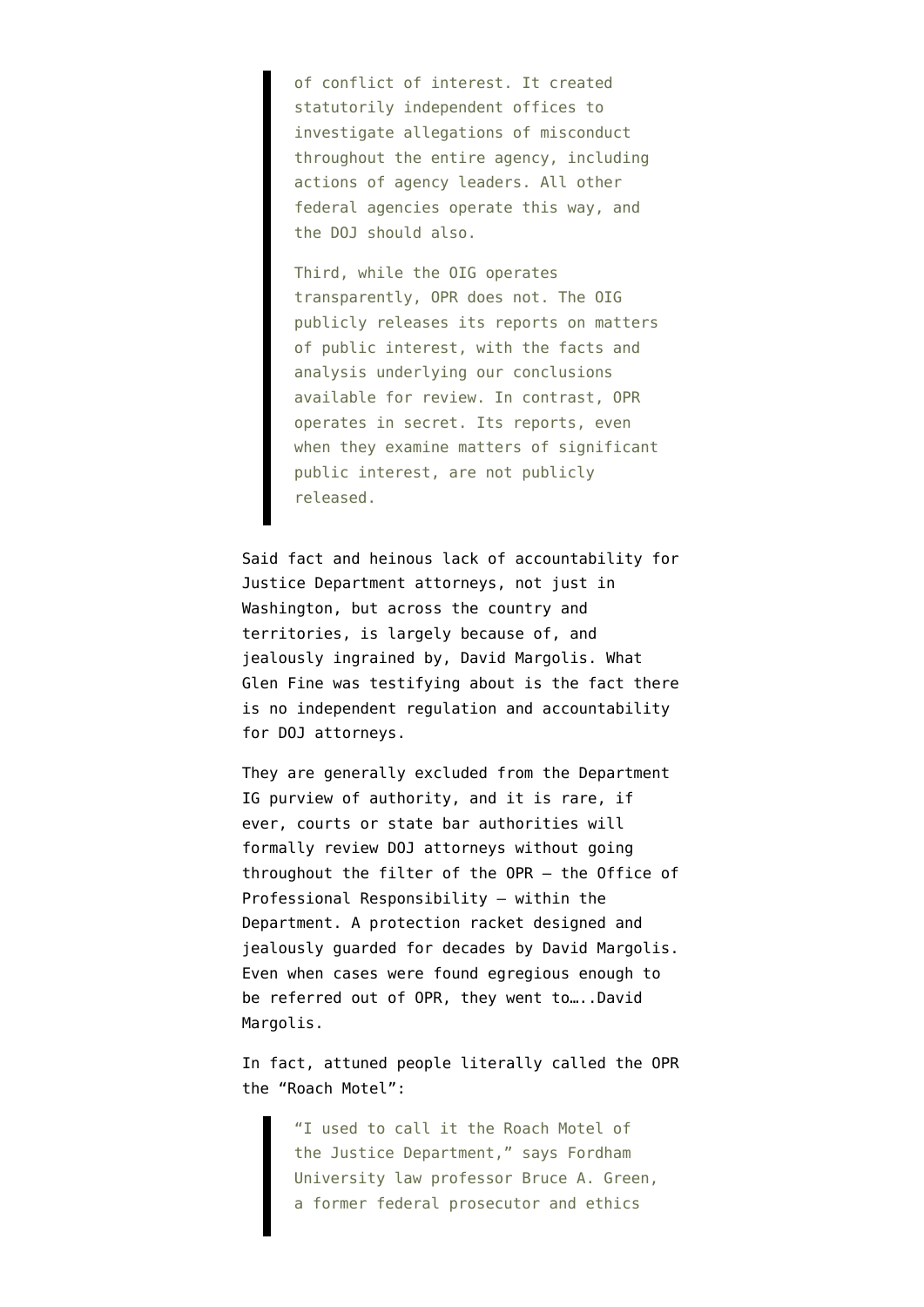committee co-chair for the ABA Criminal Justice Section. "Cases check in, but they don't check out."

If you want a solid history of OPR, and the malfeasance it and Margolis have cravenly protected going back well over a decade, please go read ["The Roach Motel", a 2009 article in no](http://www.abajournal.com/magazine/article/the_roach_motel/) [less an authority than the American Bar](http://www.abajournal.com/magazine/article/the_roach_motel/) [Association Journal](http://www.abajournal.com/magazine/article/the_roach_motel/). It is a stunning and damning report. It is hard to describe just how much this one man, David Margolis, has frustrated public transparency and accountability into the Justice Department that supposedly works for the citizens of the United States. It is astounding really.

As [I wrote back in 2010:](https://www.emptywheel.net/2010/02/21/the-inherent-conflict-in-dojs-opr-and-its-david-margolis/)

….

But just as there is an inherent conflict in the DOJ's use of the fiction of the OPR to police itself, so too does David Margolis have issues giving the distinct appearance of impropriety. Who and what is David Margolis? A definitive look at the man was made by the [National](http://www.law.com/jsp/nlj/legaltimes/PubArticleLT.jsp?id=1158138322377) [Law Journal](http://www.law.com/jsp/nlj/legaltimes/PubArticleLT.jsp?id=1158138322377) (subscription required):

> "Taking him on is a losing battle," says the source. "The guy is Yoda. Nobody fucks with the guy."

Margolis cut his teeth as an organized-crime prosecutor, and he often uses mob analogies in talking about his career at the Justice Department. When asked by an incoming attorney general what his job duties entailed, Margolis responded: "I'm the department's cleaner. I clean up messes."

The analogy calls to mind the character of Winston Wolfe, played by Harvey Keitel in the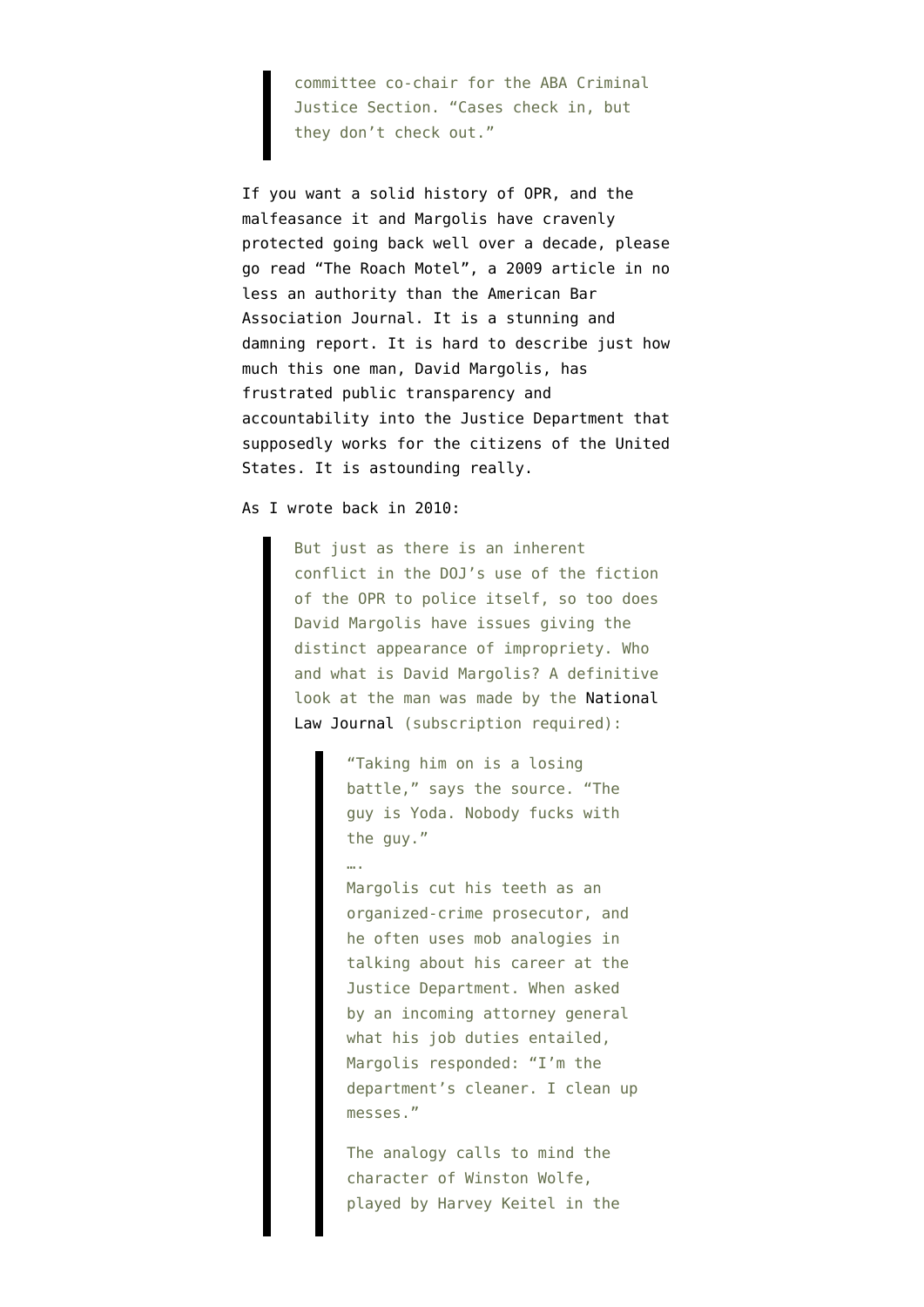1994 film "Pulp Fiction." In the movie, Wolfe is called in by mob honchos to dispose of the evidence after two foot soldiers accidentally kill a murder witness in the back of their car.

"The Cleaner" Mr. Margolis considered himself, while fastidiously sanitizing gross malfeasance and misconduct by DOJ attorneys, all the while denying the American public the disinfectant of sunshine and transparency they deserve from their public servants ([good discussion by Marcy,](https://www.emptywheel.net/2010/03/05/we-all-benefited-from-margolis-tenure/) [also from 2010](https://www.emptywheel.net/2010/03/05/we-all-benefited-from-margolis-tenure/)).

Perhaps no single incident epitomized Margolis' determination to be the "cleaner" for the Department of Justice and keep their dirt from public scrutiny and accountability than the case of John Yoo (and to similar extent, now lifetime federal judge Jay Bybee). Yoo as you may recall was the enlightened American who formally opine[dcrushing innocent children's testicles](http://www.dailykos.com/story/2011/4/29/971038/-) would be acceptable conduct for the United States to engage in. Yoo and Bybee, by their gross adoption of torture, literally personally soiled the reputation of the United States as detrimentally as any men in history.

So, what did David Margolis do in response to the heinous legal banality of evil John Yoo and Jay Bybee engendered in our name? [Margolis](http://harpers.org/blog/2010/02/the-margolis-memo/) [cleaned it up](http://harpers.org/blog/2010/02/the-margolis-memo/). He sanitized it. Rationalized it. Ratified it. Hid it. To such an extent architects of such heinous war crimes are now lifetime appointed federal judges and tenured professors. Because that is what "The Cleaner" David Margolis did. "Protecting" the DOJ from accountability, at all costs, even from crimes against humanity, was simply the life goal of David Margolis, and he was depressingly successful at it.

So, less than 24 hours in to the passing of The Cleaner, is it too early to engage in this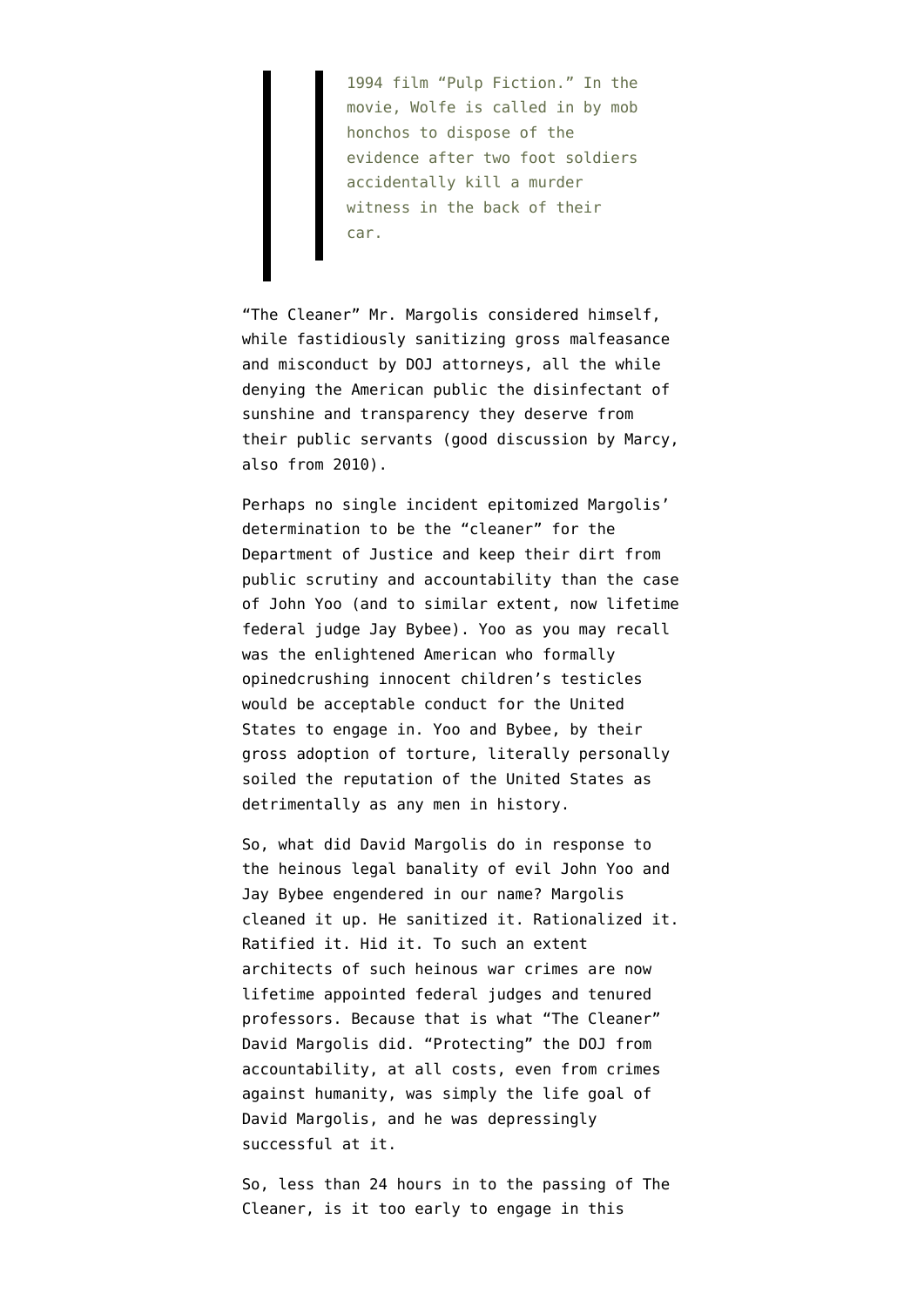criticism? [Clearly other career officials at the](https://twitter.com/steven_bressler/status/753020368894451712) [DOJ think discussing the pernicious effects of](https://twitter.com/steven_bressler/status/753020368894451712) [Margolis on accountability and transparency are](https://twitter.com/steven_bressler/status/753020368894451712) [out of bounds](https://twitter.com/steven_bressler/status/753020368894451712).

I wonder what the late Senator Ted Stevens would say in response to the "too soon" mandate of Steven Bressler? Because thanks to the efforts of The Cleaner Margolis, Stevens died without the public knowing what an unethical and craven, if not downright criminal, witch hunt attorneys in the Department of Justice ran on him. Even after Stevens was long gone from office and dead, there was Margolis "cleaning" it all up to protect his precious Justice Department when [even the internal OPR found gross misconduct](http://harpers.org/blog/2012/03/what-the-stevens-case-tells-us/):

> Following the Justice Department's agreement in 2009 to vacate the convictions it obtained of former Alaska Senator Ted Stevens, it conducted an internal probe into the conduct of its senior lawyers and—surprise!—exonerated them and itself. It then refused to make the report public. However, at the time the conviction was voided, the presiding judge in Stevens's case, Emmet Sullivan, appropriately wary of the department's ethics office, appointed a special prosecutor, Henry F. Schuelke, III, an eminent Washington attorney and former prosecutor, to probe the DOJ's conduct. Late last week, Schuelke's 525-page report was released, over the loud objections of DOJ lawyers. The report revealed gross misconduct by the prosecutorial team, stretching over the entire course of the case and reaching into the upper echelons of the department. It concluded there had been "systematic concealment of significant exculpatory evidence which would have independently corroborated [Stevens's] defense."

Having laid out the above bill of particulars as to David Margolis, I'd like to return to where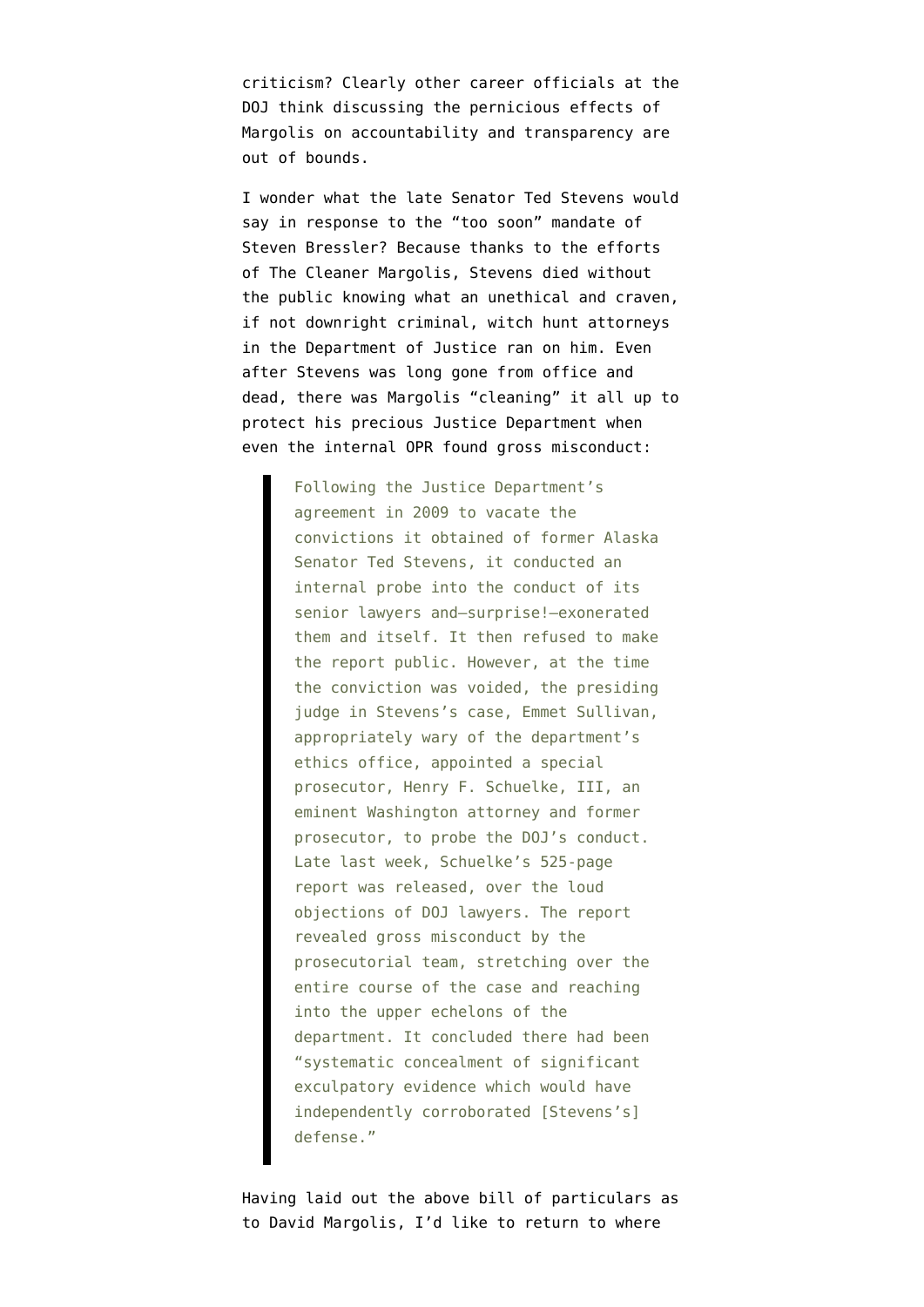we started. As I said in the intro, "I am sure Mr. Margolis was a kind, personable and decent chap". That was not cheap rhetoric, from all I can discern, both from reading accounts and talking to people who knew Mr. Margolis well, he was exactly that. [Ellen Nakashima did a](https://www.washingtonpost.com/world/national-security/david-margoliss-50-years-of-quips-and-controversies-at-justice-department/2015/07/15/920c33c2-1f38-11e5-bf41-c23f5d3face1_story.html) [fantastic review of Margolis in the Washington](https://www.washingtonpost.com/world/national-security/david-margoliss-50-years-of-quips-and-controversies-at-justice-department/2015/07/15/920c33c2-1f38-11e5-bf41-c23f5d3face1_story.html) [Post last year](https://www.washingtonpost.com/world/national-security/david-margoliss-50-years-of-quips-and-controversies-at-justice-department/2015/07/15/920c33c2-1f38-11e5-bf41-c23f5d3face1_story.html). And, let's be honest, the man she described is a guy you would love to know, work with and be around. I know I would. David Margolis was a man dedicated. And an incredibly significant man, even if few in the public understood it.

Say what you will, but Mr. Margolis was truly a giant. While I have no issue delineating what appear to be quite pernicious effects of David Margolis' gargantuan footprint on the lack of accountability of the Department of Justice to the American citizenry, I have some real abiding respect for what, and who, he was as a man. Seriously, read the [Nakashima article](https://www.washingtonpost.com/world/national-security/david-margoliss-50-years-of-quips-and-controversies-at-justice-department/2015/07/15/920c33c2-1f38-11e5-bf41-c23f5d3face1_story.html) and tell me David Margolis is not a man you would love to kill some serious beers with by a peaceful lake somewhere.

But David Margolis, both the good and the bad, is gone now. Where will his legacy live? One of our very longtime friends here at Emptywheel, Avattoir, [eruditely said just yesterday:](https://www.emptywheel.net/2016/07/11/what-about-loretta-lynchs-insinuation-doj-didnt-have-enough-evidence/#comment-704122)

> Focus instead on the institution, not the players. The players are just data points, hopefully leading to greater understanding of the institutional realities.

Those words were literally the first I thought of yesterday when I received the phone call David Margolis had passed. They are true and important words that I, and all, need to take heed of more frequently.

David Margolis, it turns out from all appearances and reports, was a complex man. Clearly great, and clearly detrimental, edges to him. So what will his legacy be at the